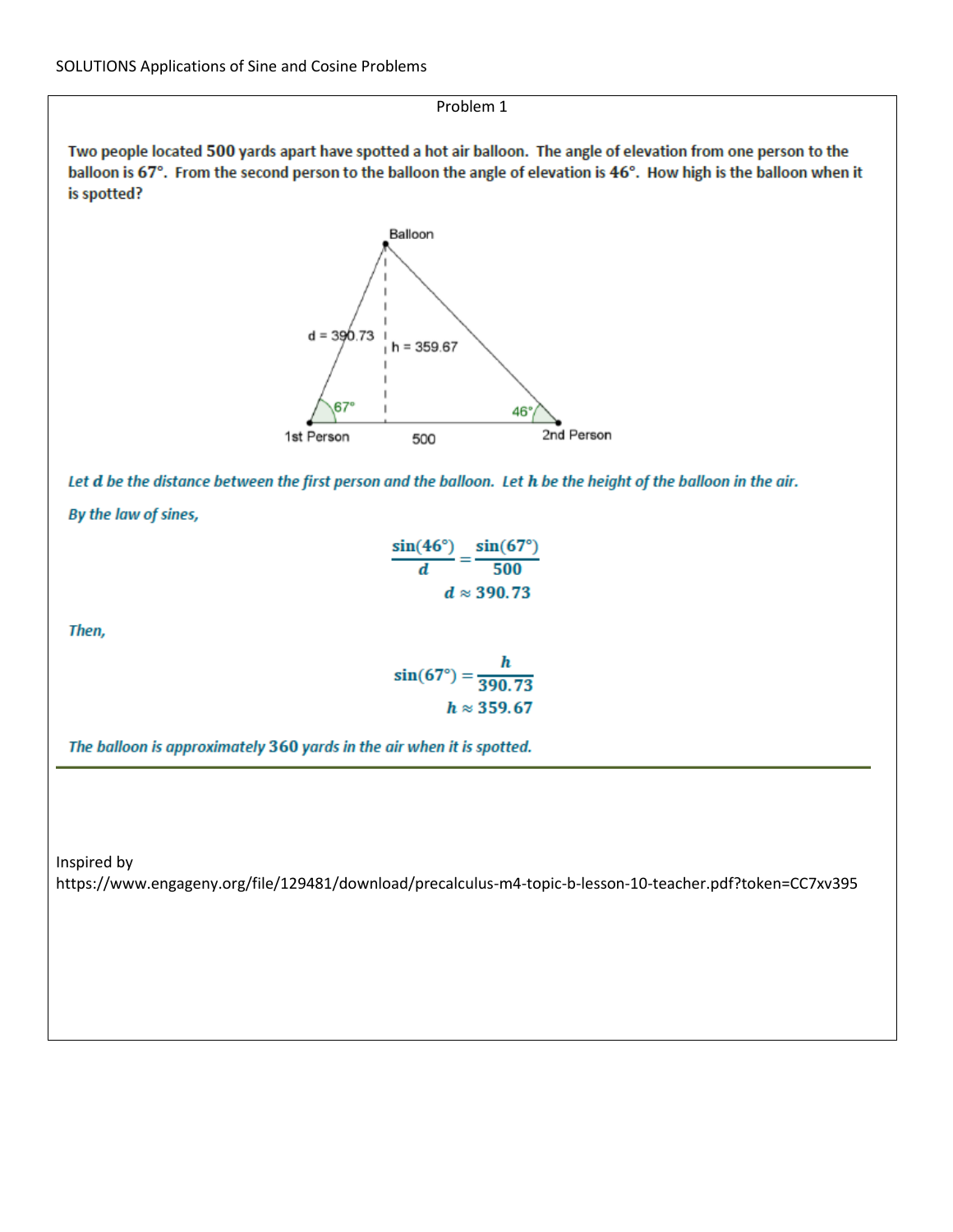A surveyor needs to determine the distance across a lake between an existing ferry dock at point A and a second dock across the lake at point  $B$ . He locates a point  $C$  along the shore from the dock at point  $A$  that is  $750$  meters away. He measures the angle at A between the sight lines to points B and C to be 65 $^{\circ}$  and the angle at C between the sight lines to points  $A$  and  $B$  to be  $82^\circ$ . How far is it from the dock at  $A$  and the dock at  $B$ ?



To find  $m\angle B$ :  $180^\circ - (65^\circ + 82^\circ) = 33^\circ$ .

Let d be the distance from the dock at A and the dock at B.

 $\frac{\sin(33^\circ)}{750} = \frac{\sin(82^\circ)}{d}$  $d \approx 1363.7$ 

The distance between the two docks across the lake is approximately 1, 363.7 meters.

Inspired by

https://www.engageny.org/file/129481/download/precalculus-m4-topic-b-lesson-10-teacher.pdf?token=CC7xv395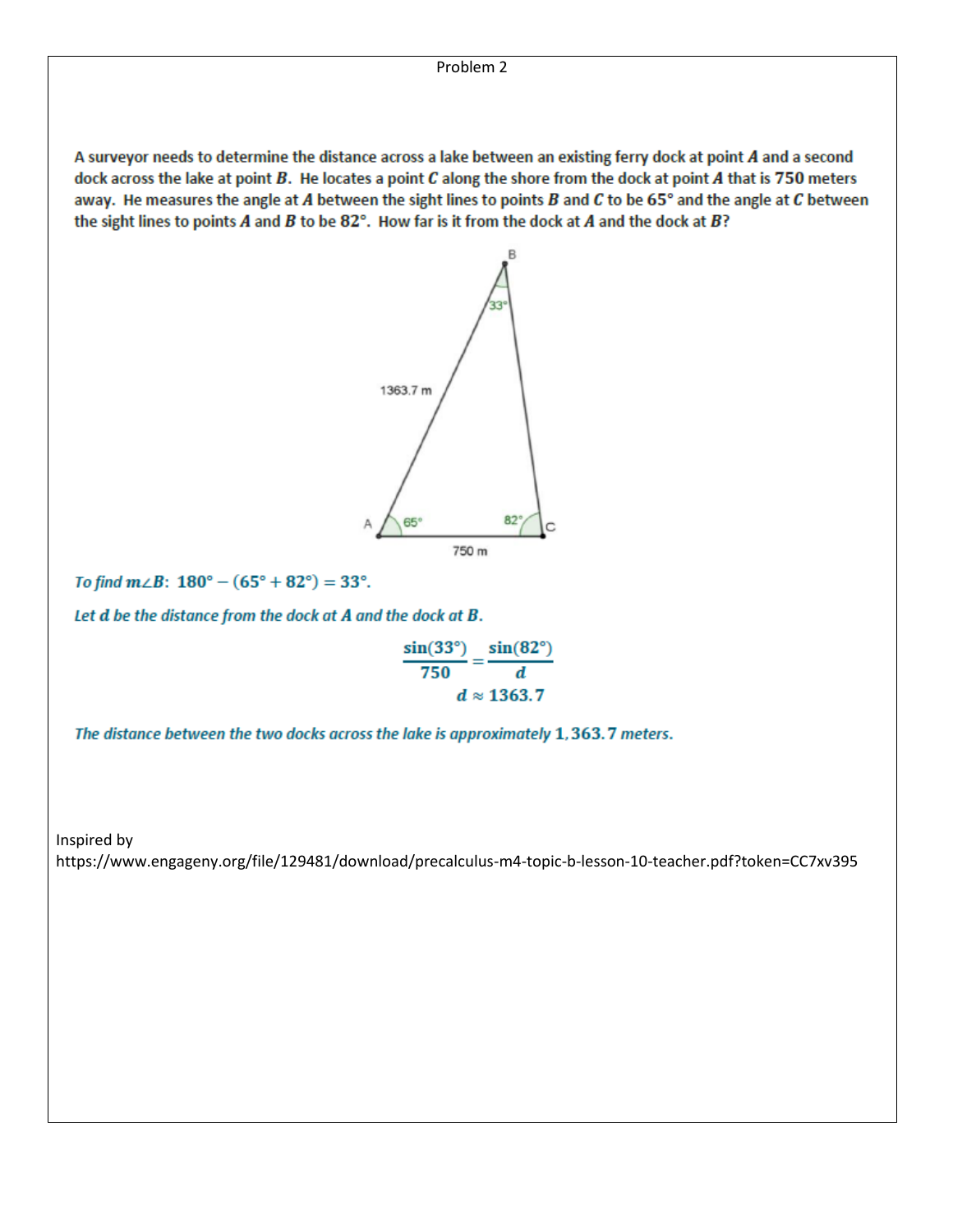

Inspired by

https://www.engageny.org/file/129481/download/precalculus-m4-topic-b-lesson-10-teacher.pdf?token=CC7xv395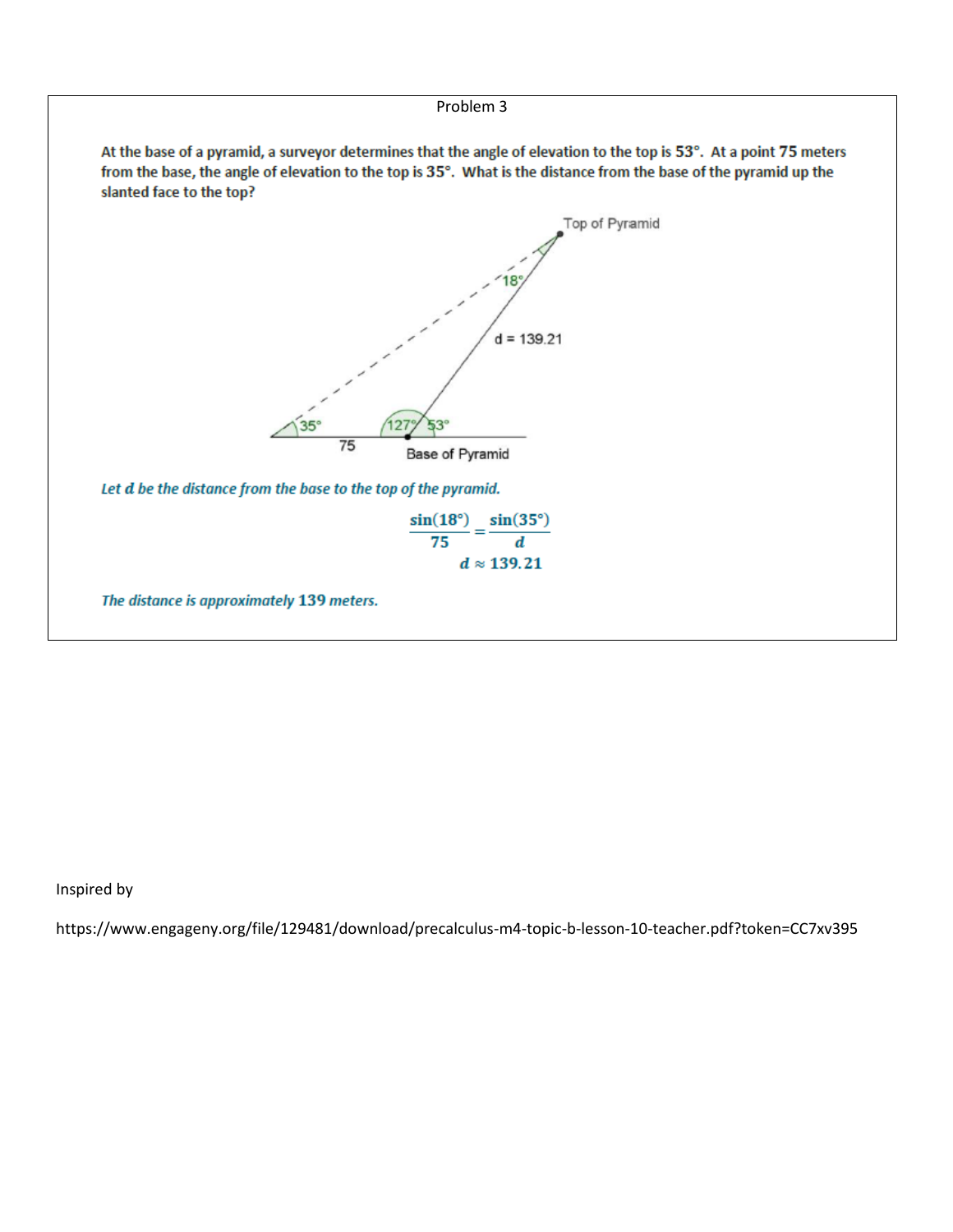## Challenge problem

Three dogs are sitting in a kitchen and waiting to get their dog food. It turns out that Dog A is **4.5** feet from Dog B, and Dog C is **2.5**feet from Dog A, as shown in the diagram below (note that the three dogs' positions form a right (**90°**) angle).

The angles formed at Dogs A and B to the dog food are **40°** and **80°**, respectively, as shown in the diagram. How far is Dog C from the dog food?

Related figure The Show work that will justify your answers



This one's a little tricky, since we have more than one triangle. We'll first work with the triangle where we have enough information, and then use a common side to solve the parts of the triangle we want.

We can start out using the triangle between Dogs A and B and the dog food, where we have an ASA case (Law of Sines):



Inspired by http://www.shelovesmath.com/trigonometry/law-sines-cosines/